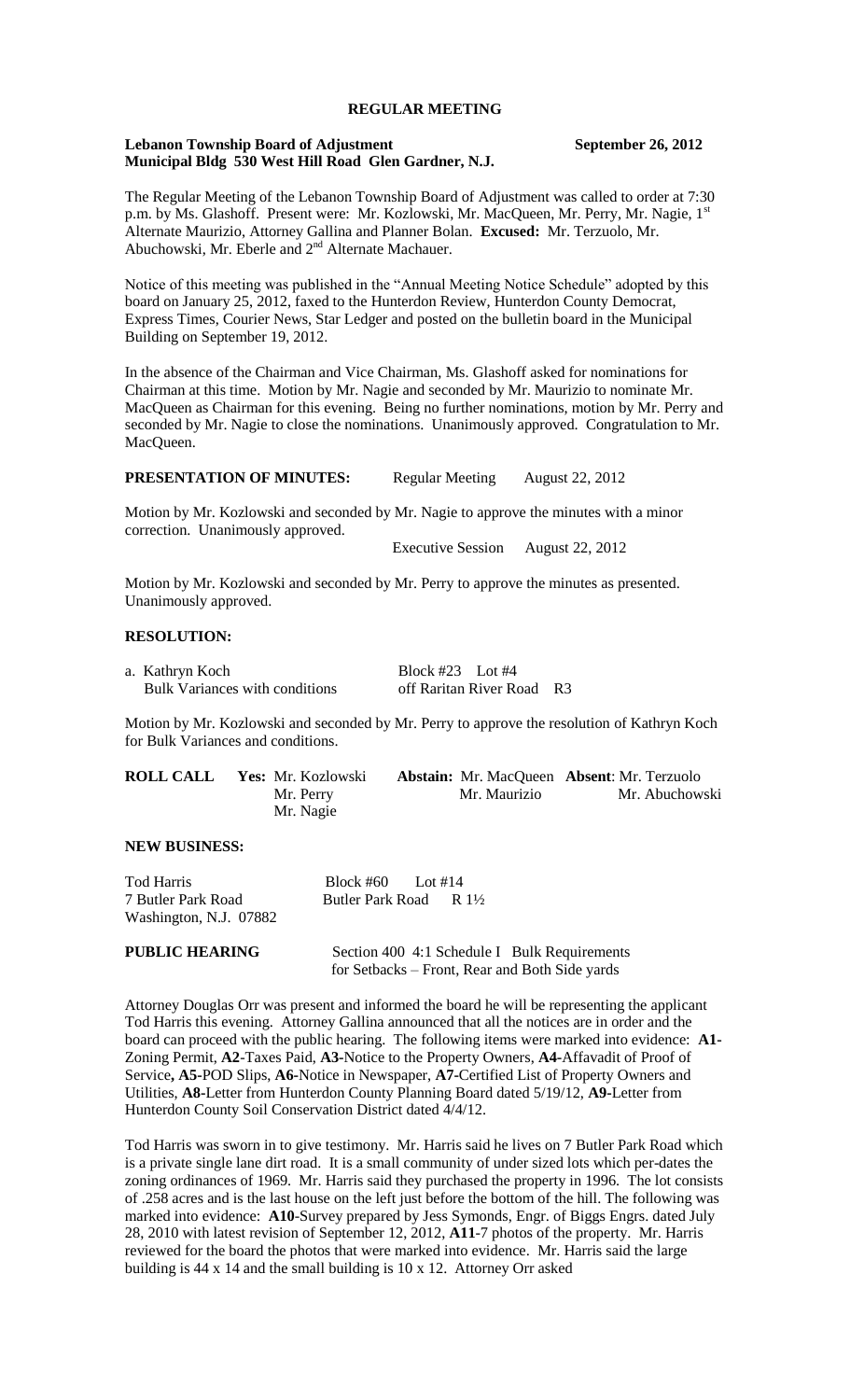Mr. Harris to explain to the board the reason for his application. Mr. Harris said when they purchased the house back in 1996 there was a small shed and the house was approximately 1200 sq. feet. They put an addition on the house back in 2005 and now the house is approximately 1800 sq. feet. There is no basement, only a crawl space about 3' in height. The original shed was in very poor condition and Mr. Harris said he removed it and put up a larger shed which he uses for storage, his hobby and his working trade. The second shed was installed in 2008. Attorney Orr asked Mr. Harris to tell the board about the canoes. Mr. Harris said he likes to build canoes and has been doing it for several years. Attorney Orr asked Mr. Harris to tell the board about the wood working that is done in the large building. Mr. Harris said when they were putting the addition on the house; he built all the kitchen cabinets and did all the wood working from within the large building. Also built furniture in the building.

Attorney Orr asked Mr. Harris what he did for a living. Mr. Harris said he is a Heavy Construction Inspector for highway construction out of Clifton, N.J. Attorney Orr asked Mr. Harris if there was any place on the property that he could put these buildings and have them conform to the setback requirements. Mr. Harris said no, all the lots are too small and can't comply with the zoning. Mr. Harris said he found out the zoning when he went to put the addition on his house. He said the Zoning Officer had a big hand in how he could design the house. Attorney Orr referred to the memo from Zoning Officer John Flemming dated July 26, 2010. Mr. Harris said because of his issues and the lot sizes in his neighborhood, Mr. Flemming was going to go to the Planning Board about rezoning the area to R15 from R1½. Everyone else on the road has the same problems because of the lot sizes. The memo was marked into evidence: **A12-**Memo from Zoning Officer John Flemming to the Planning Board dated July 28, 2010 re: rezoning. Attorney Orr asked Mr. Harris about the DEP property that adjoins his property. Mr. Harris said the property is vacant; the DEP has it mowed twice a year. People use the property for fishing. Mr. Harris said the DEP property abuts his property on two sides with the balance of the DEP property borders along Mowder Hill Road and runs along the Musconetcong River. The DEP property is approximately 14 acres. Attorney Orr asked Mr. Harris if any of the properties in the area had accessory structures on them. Mr. Harris said several of them. Attorney Orr asked Mr. Harris to tell the board which properties on his road have accessory structures. Mr. Harris named the properties that have accessory structures along Butler Park Road and Mowder Road. At the conclusion of the applicant's testimony, Chairman MacQueen asked if the board had questions of the applicant.

Mr. Maurizio asked if it would make the applicant's life difficult if he didn't have the ability to have these sheds. Mr. Harris said without the sheds he has no place to store anything. He doesn't have a garage or any storage space in his house. Mr. Kozlowski asked if he was aware of any setback issues with either shed. Mr. Harris said no. Mr. Kozlowski asked who the Zoning Officer was back in 1996 when he put up the first shed. Mr. Harris didn't remember. Mr. Kozlowski asked if the Zoning Officer back then told him that he had a setback issue. Mr. Harris said no and he put up the second shed in 2008 and was not aware of any setback issues then either. Mr. Kozlowski asked when did the setback issues arise. Mr. Harris said a former neighbor that he had problems with contacted the Zoning Officer regarding the sheds. Mr. Perry asked if there had been any structure in the location of the existing shed. Mr. Harris said no. Mr. Perry asked about the walkway from the house to the large shed. Mr. Harris said the walkway consists of pavers.

Mr. Nagie asked when he built the small shed. Mr. Harris said it is a prefab shed which he got in 2008. Mr. Nagie asked Mr. Harris if he wasn't aware that we have ordinances and also having to get permits. Mr. Harris said he didn't know he needed zoning and permits. Mr. Nagie said every town in the state requires zoning and permits for any buildings etc. Mr. Nagie asked if anyone told him his building was too close to the road. Mr. Harris said Mr. Flemming had mentioned it. Attorney Gallina noted that ignorance is no excuse but that is why he is here now. Mr. Nagie said doing something wrong and then coming to the board asking forgiveness. Attorney Gallina went through the criteria for getting variance relief and said this is what the applicant has to convince the board is that he has a hardship for why he needs to the variance. Chairman MacQueen asked Mr. Harris if he got a permit for the woodstove since he has a smoke stack on the roof of the large building. Mr. Harris said no, he didn't get a permit and it is not a wood stove but a propane furnace. Mr. Harris said he does woodworking projects in the building. Attorney Gallina asked if the house is heated with propane. Mr. Harris said yes. Chairman MacQueen asked Mr. Harris for the date that he received the notice from Mr. Flemming. Mr. Harris said 2009. Chairman MacQueen asked if there was any place else on the property other than next to the road to locate the smaller shed. Mr. Harris wanted the shed close to the road since he has his motorcycles in the shed. Chairman MacQueen asked how close is either building to your neighbors. Mr. Harris said the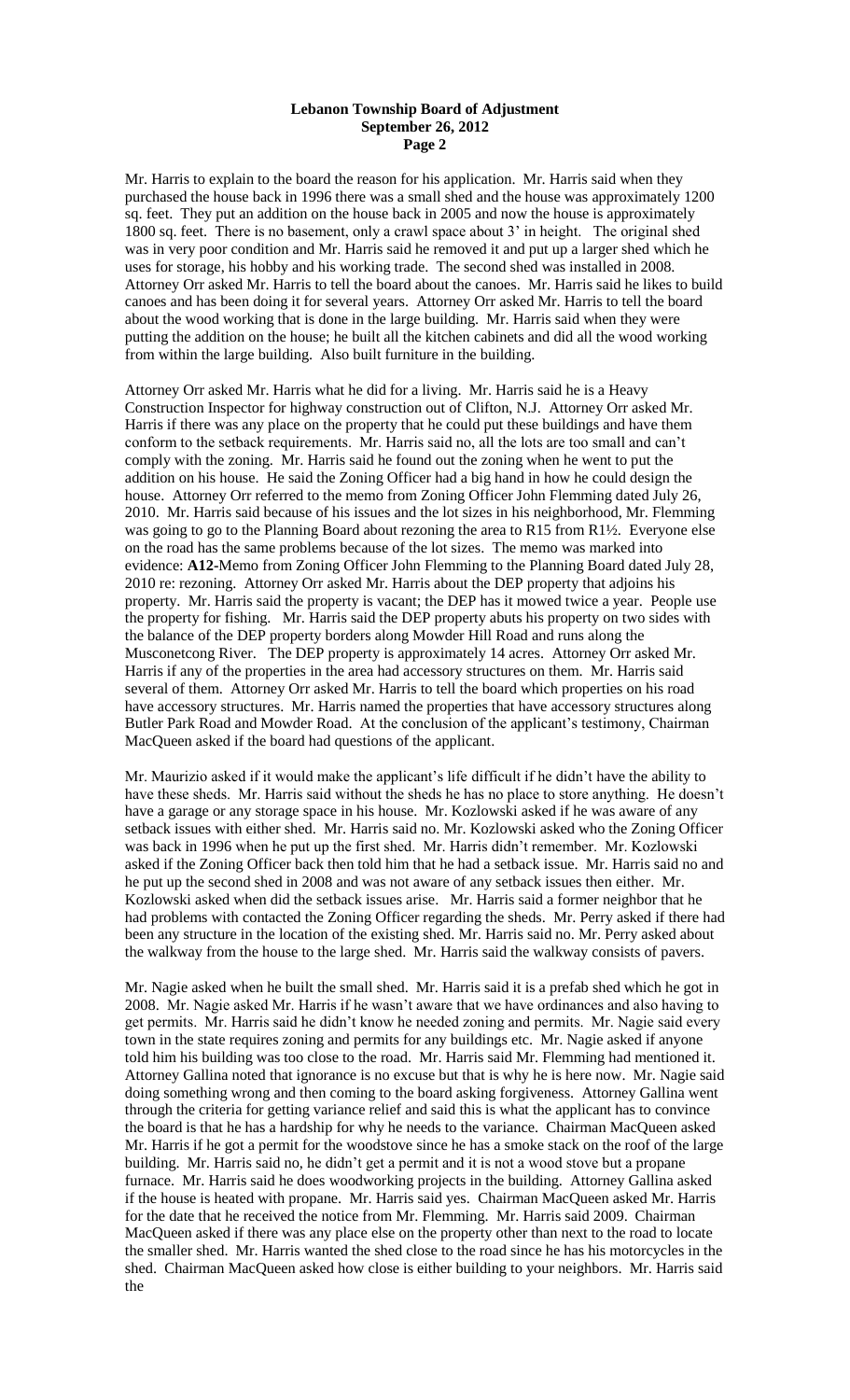large building is about 25' to the neighbors house. Chairman MacQueen said the small structure is per the survey 5.9' from the ROW. Planner Bolan asked if there was a zoning permit for the large shed that was installed in 1996. Mr. Harris said no. Planner Bolan asked if there was a zoning permit for the small shed in 2008. Mr. Harris said no. Planner Bolan referred to the original shed that was on the property back when the applicant purchased the property and asked where it was located in location to the house. Mr. Harris by the western portion of the property near the center of the lot. Attorney Gallina said the shed was in the west-central portion of the property near the western boundary. Planner Bolan asked why the sheds were put in these locations. Mr. Harris said at the time it seemed like the most logical place to put them. Mr. Harris said the small shed was put where a parking area had been and for the convenience of the motorcycles.

Chairman MacQueen opened the hearing to the public for questions of the applicant on testimony given. Ms. Nancy Darois of 4 Butler Park Road. Ms. Darois began to give testimony and Chairman MacQueen informed her that she will have the opportunity to give testimony, but now only questions of testimony that was given. There were no questions of the applicant. Attorney Orr asked to redirect. Request was granted. Attorney Orr asked Mr. Harris if he would be willing to move the small shed further into the property and would he be willing to get building permits for the sheds. Mr. Harris said yes.

Mr. Maurizio said it is obvious that the setbacks are an issue. Mr. Maurizio said it would be better to have the small shed in line with the front of the house. Mr. Kozlowski asked where is the electricity supplied to the large shed. Mr. Harris said from a cable connected to the house. Mr. Kozlowski asked if a permit was obtained for the electric. Mr. Harris said no. Mr. Perry asked if the small shed had to be moved 25' would the applicant be willing. Mr. Harris said yes. Mr. Perry asked if he would be willing to acquire all the permits needed like building, electric, plumbing for both sheds. Mr. Harris said yes. Mr. Nagie noted that the applicant is willing to comply with moving the shed and getting all the necessary permits. Mr. Nagie also noted that the neighbor will have something to say which could shed light on everything. Mr. Perry referred to the 2' overhang on the house roof and porch. Mr. Harris said he has requested a variance to put a roof over the front porch, over the side entrance and the rear deck. Mr. Harris said he wants to screen in all three sides of the rear porch. Planner Bolan asked about the overhang on the house. Mr. Harris said the overhang goes all the way around the house. There was a lot of discussion regarding the deck off the back of the house. Mr. Harris was asked the size of the deck off the back of the house. Mr. Harris said it is 15' wide but didn't know the other dimension. Mr. Harris said this is all part of the application. Attorney Orr said with what Mr. Harris would like to do to the house it will not expand the footprint.

During the discussion of the variances for the house, the following was marked into evidence: **A13**-drawing of house. Mr. Kozlowski asked the size of the porch. Mr. Harris said 15' x either 12' or 14'. He wasn't quite sure. Planner Bolan asked if the front porch would be screened. Mr. Harris said no, it would be open. Mr. Kozlowski asked Mr. Harris about his job. Mr. Harris said he is an inspector for heavy highway structure construction up in Clifton, N.J. Chairman MacQueen opened the hearing to the public for questions of the testimony given. There were none.

Chairman MacQueen announced the board will take a recess at this time 8:36 p.m. When the board reconvened at 8:48 p.m. Attorney Orr stated that during the recess in speaking with his client there is a point or two that need to be clarified. Attorney Orr asked Mr. Harris if it were possible would he want to enclose the front porch with screening. Mr. Harris said yes. Attorney Orr asked Mr. Harris about moving the small shed. Mr. Harris said he would be willing to move it back 25' and move the large shed 20' in from the property line of the next door neighbor. Chairman MacQueen opened the hearing up to the public for testimony. Nancy Darois was sworn in to give testimony. Ms. Darois said her son had previously owned the property. The back porch was on the house. The second story porch was put on without permits, the front porch was put on after the Harris's moved in. The large shed was put in without permits and too close to the next door neighbors property line. The gas tank is on the neighbor's side and it is too close to the house. Ms. Darois said that Mr. Harris ran a business out of the large shed. Ms. Darois said Mr. Harris does whatever he wants to do. He has had toxic paints in the large shed. Ms. Darois said that this has been going on for a long time and Mr. Harris has never gotten any permits for any thing he has done on the property. Ms. Darois said he has a pipe that runs water out to the property owned by DEP. Ms. Darois said she wanted the board to know what the situation is with the property. Mr. Maurizio asked Ms. Darois how long has she lived on Butler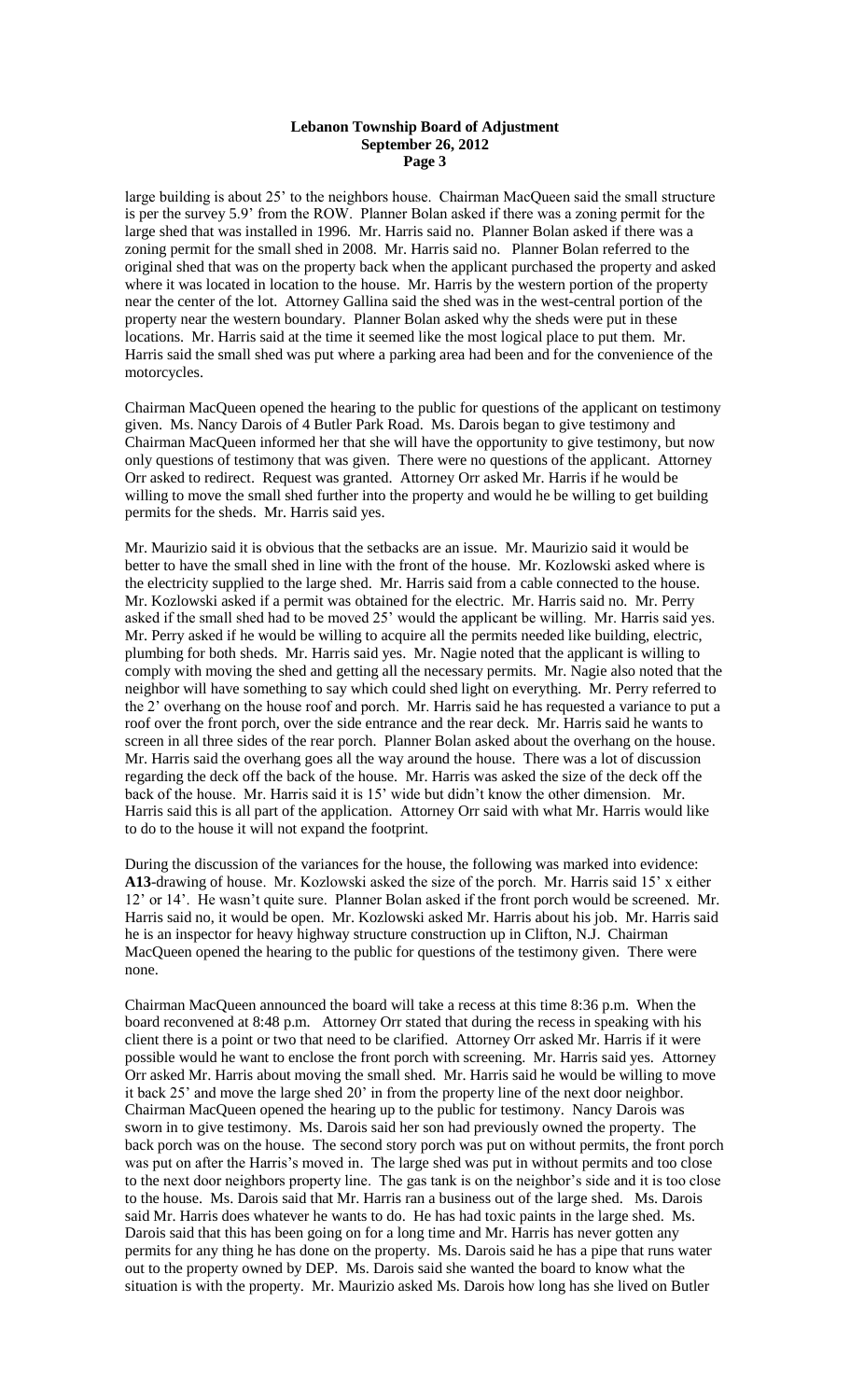Park Road. Ms. Darois said 35 years. Mr. Nagie asked Ms. Darois if she has ever approached Mr. Harris with all the things he has done illegally. Ms. Darois said there are other things going on and that's why she hasn't said anything. Chairman MacQueen asked if anyone had questions of Ms. Darois. There was none. Chairman MacQueen asked if anyone else wanted to give testimony. Kerri Brynildsen neighbor to the Harris's was sworn in to give testimony. Ms. Brynildsen said she has lived on Butler Park Road for 6 years and the Harris's home and shed are visible from her property. Ms. Bryhildsen said the Harris's keep their property very neat. Chairman MacQueen asked if anyone had questions of Ms. Brynildsen. There were none. Attorney Orr said they are done with their testimony.

Chairman MacQueen asked Planner Bolan for his testimony. Planner Bolan was sworn in. Planner Bolan said the issue is the location of the 2 sheds not having two sheds. Planner Bolan said what is being done to the dwelling is fine and it will finish off the dwelling nicely as what is proposed and moving the shed back will work also. Planner Bolan said the large shed 14 x 44 is his main concern since it is only 12.5 off the property line. Planner Bolan said there is a way to comply with the combined side yard and rear yard setback of 50'. The large shed could be moved 27' and be about 15' from the house and rear of the property. If moving it the 27' you would have a combined 50' side & rear yard which is the standard for that zone. However, moving the shed 15' or 20', that would keep it more in line with the front shed. It still won't comply with the side yard but it would be a better plan for that area. The small shed 10 x 12 could also be moved back so that it has the same front yard setback as the existing residence. After hearing Planner Bolan's testimony, the board members discussed relocating the two sheds in order to have them more conforming.

Chairman MacQueen had a question for Planner Bolan. If you take the 44' shed and move it over 14'and take the small shed and move it so both sheds are next to each other. If moving the large shed 14' how close would it be to the back property line. Planner Bolan did not think it was that critical. Planner Bolan said his concern is the front yard setback for the small shed and the side yard for the large shed. Mr. Kozlowski asked about moving the propane tank that's not shown on the plan. Chairman MacQueen agreed that it had to be moved. Mr. Perry had questions regarding the sheds. Planner Bolan said the plans have to be amended to show the new location of the two sheds in order for the Zoning Officer to sign off per the Resolution. The board discussed the shed issue at length. At the conclusion of the board's questions of Planner Bolan, Chairman MacQueen asked Attorney Orr if he had questions of the Planner. Attorney Orr said no. When opened to the public for questions of the Planner, there were none. Attorney Orr interjected and said he had a question of the Planner. Attorney Orr asked with moving the two buildings close to each other would they still be considered two separate buildings. Planner Bolan said yes. Planner Bolan explained by moving the small building back 16' it would then be 21.9' back from the road and the house is 21.6' back from the road and you would still have 15- 20' between the two buildings. Attorney Orr asked if the larger building could be moved in 12' instead of 14'. Planner Bolan said yes. It would then meet the side yard requirement of a minimum of 20'.

Chairman MacQueen asked for a motion to close the public portion of the hearing. Motion by Mr. Maurizio and seconded by Mr. Perry to close the public portion of the hearing. Unanimously approved. The board deliberated at this time. The discussion centered around the two sheds with relocating them. Also the propane tank will need to be moved. During the deliberations, Chairman MacQueen said it is bizarre that someone who works with construction could put in two sheds without permits in this township. Chairman MacQueen said if it were up to him he would have both sheds removed. Also he hoped that the applicant has gotten permits for all the other work that has been done on the property. Chairman MacQueen went on to say that the applicant will have to do everything right on the property and he is sure the neighbors will be watching to make sure everything is done correctly. Chairman MacQueen asked Planner Bolan for guidance regarding the two sheds. Planner Bolan recommended moving the small shed 22' from the lot line in the front and 21' from the lot line on the side and that will still provide access from the gravel areas. Chairman MacQueen asked the board if they were in agreement with the footage for moving the two sheds. They all agreed. The board discussed the time frame for all this getting done. Attorney Gallina said normally the time frame is 18 months for getting the permits, but that since these sheds are already up then getting permits and moving the sheds should be done forthwith. Attorney Gallina asked the board if they would want to put a time frame on moving the sheds and getting the permits. Attorney Gallina said if the applicant doesn't take care of this in the time frame you give him, then if can be turned over to the Zoning Officer for enforcement. The board discussed a deadline date and came up with June  $1<sup>st</sup>$ . Attorney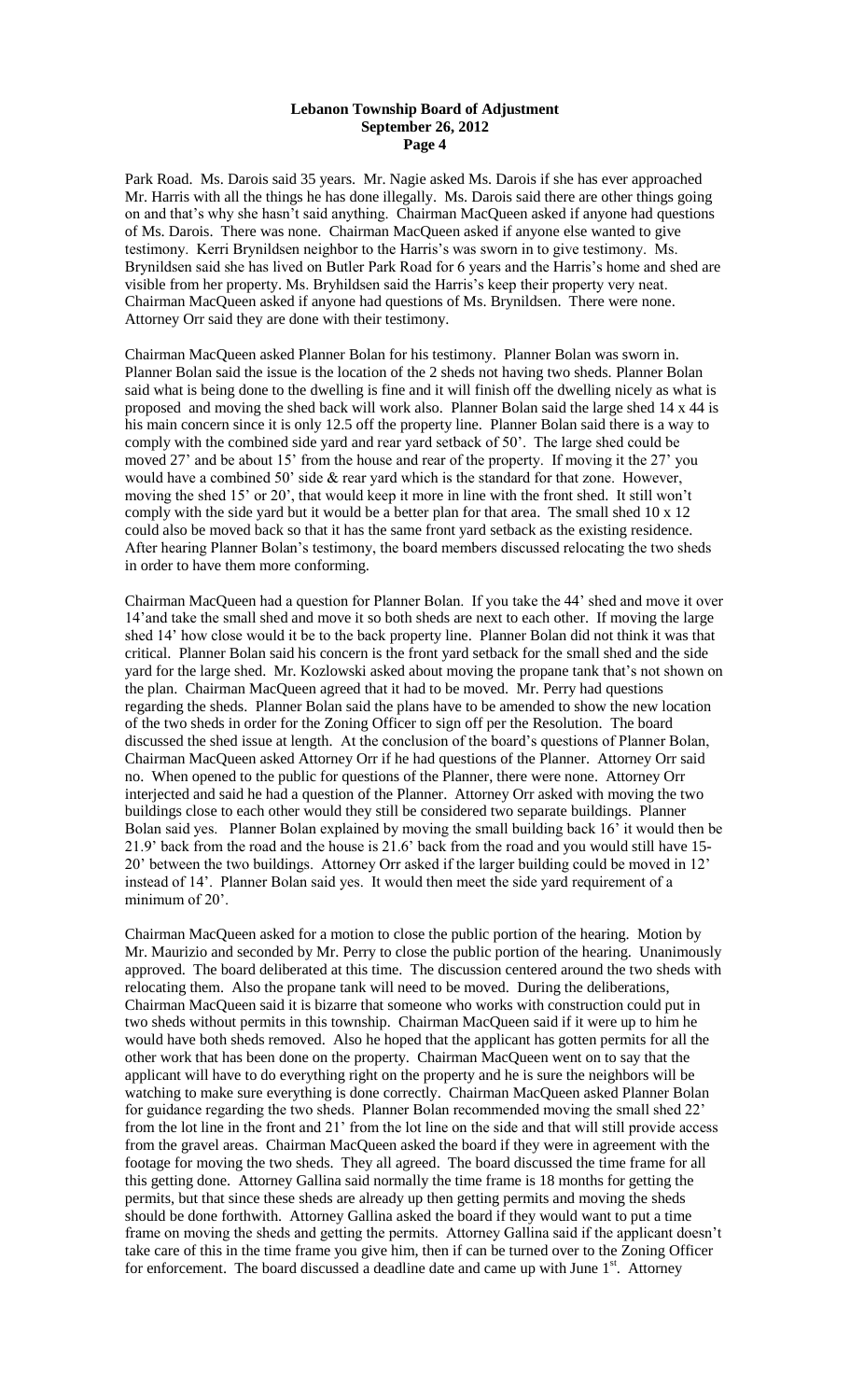Gallina said the plans need to be revised showing the new location of the sheds, then the Zoning Officer can issue a zoning permit per the resolution and from there the applicant can get his building permits. The board said with the permits needed for the house the condition for that will be 18 months. It was noted that Attorney Orr wanted to address the board. Motion by Mr. Perry and seconded by Mr. Maurizio to reopen the public portion of the hearing. Unanimously approved.

Attorney Orr said the life of a building permit is a year and asked that the board give the applicant a year with the 2 buildings. This was briefly discussion. At the conclusion and being no comments from the public, motion by Mr. Perry and seconded by Mr. Nagie to close the public portion of the meeting. Unanimously approved.

The board continued to deliberate and at the conclusion of the discussion, motion by Mr. Maurizio and seconded by Mr. Perry to grant bulk variance relief permitting the expansion of the roof line for the principal residence and for the location of the storage sheds is hereby approved with the following conditions:

- a. The applicant shall obtain all other necessary approvals from any outside agencies having jurisdiction including but not limited to building sub-code approval.
- b. The shed located at the front of the property at Butler Park Road, being the 10' x 12' shed will be moved back so that the shed will have a front yard Setback of 22' from the front lot line and 21' from the side lot line.
- c. The 44' x 14' shed will be moved so that the shed will be located 25' from the side lot line and 3' from the rear lot line. The propane tank on the shed will be moved from the side facing adjacent to Lot #15 to the other side of the shed.
- d. The applicant will submit the necessary "as built" plan showing the new locations of the sheds as approved by the Board.
- e. The applicant shall forthwith apply for the proper permits for the sheds. The sheds shall be relocated as required by this Resolution no later than June 1, 2013.
- f. The applicant will pay all necessary fees and escrows payable in connection with the application.
- g. All necessary permits regarding the proposed improvements to the home shall be obtained within 18 months of the date of the adoption of this Resolution. (The applicant is advised that pursuant to Ordinance section 45-20, if an extension of this time period is needed; the request must be made in writing prior to the expiration of the 18 month period).

| <b>ROLL CALL</b> | <b>Yes:</b> Mr. Kozlowski Mr. Nagie |  | <b>Absent:</b> Mr. Machauer |
|------------------|-------------------------------------|--|-----------------------------|
|                  | Mr. MacQueen Mr. Maurizio           |  | Mr. Terzuolo                |
|                  | Mr. Perry                           |  | Mr. Abuchowski              |
|                  |                                     |  | Mr. Eberle                  |

# **Attorney Gallina will prepare the resolution to have on the October 24, 2012 Agenda for adoption.**

The board decided to go back in deliberations regarding adding one additional condition with a motion by Mr. Kozlowski and seconded by Mr. Maurizio. Unanimously approved.

Attorney Gallina said one of the conditions will be the plans will be revised to show the new location of the sheds which will be done forthwith. Attorney Gallina said until the plans are revised no zoning permit or building permits will be issued. Attorney Orr wanted to know who will be reviewing the revised plans. Chairman MacQueen said the revised plans will come in to Ms. Glashoff and she will give a copy of the original plan and the revised plan to the Zoning Officer for his review in order for the applicant to obtain the zoning permit approval and to obtain the construction permits from the Construction Department. At the conclusion of the discussion, motion by Mr. Maurizio and seconced by Mr. Kozlowski to close the public portion of the hearing. Unanimously approved.